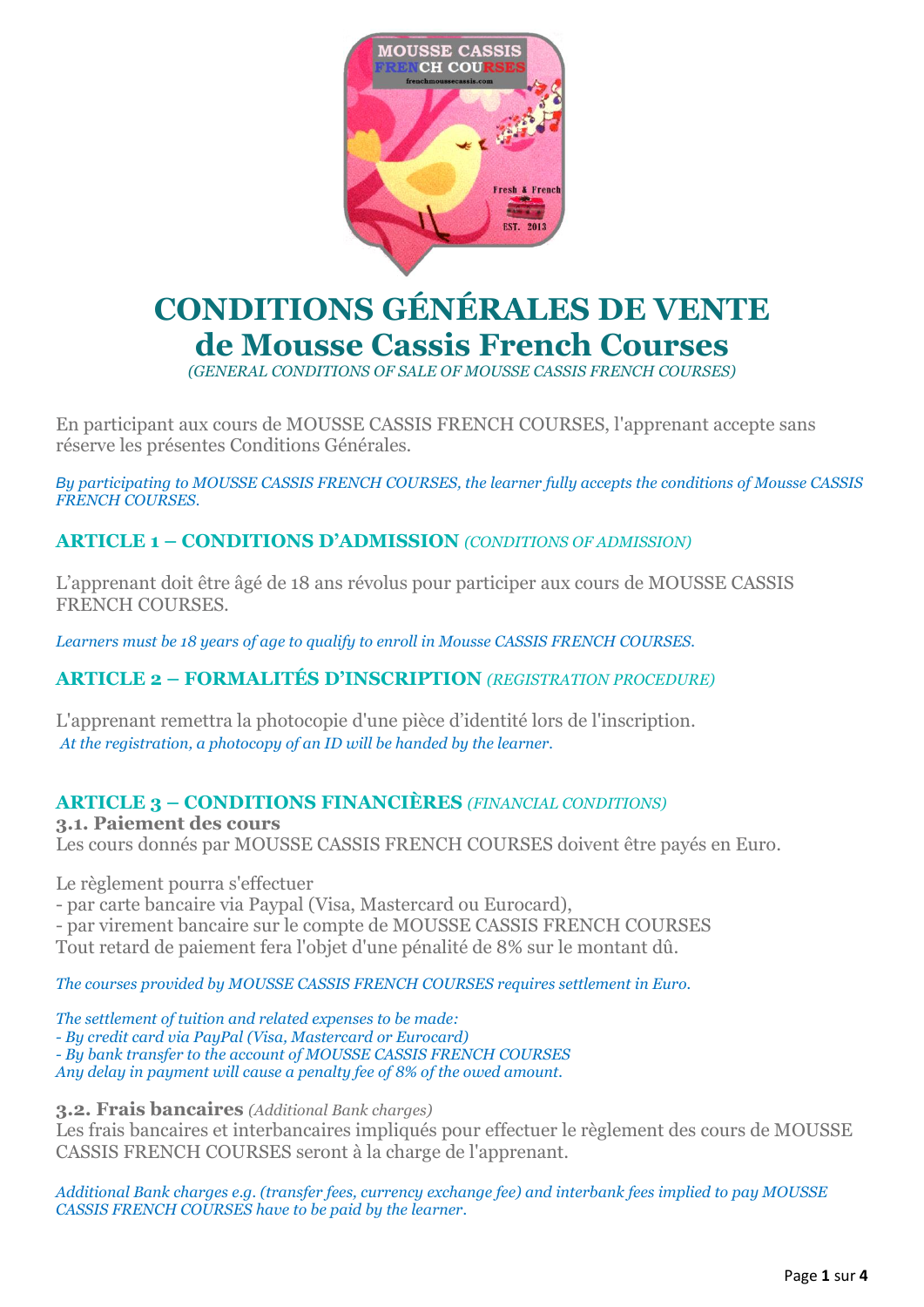#### **ARTICLE 4 – CONDITIONS TARIFAIRES** *(RATES CONDITIONS )*

**4.1.** Le montant fixe par mois doit être réglé au début de chaque mois et n'est pas remboursable en cas d'absence de l'apprenant sauf en cas de force majeure avec justificatif. *Fixed monthly price, to be paid at the beginning of each month and non refundable except in case of unpredictable major events with supporting documents.*

**4.2.** Le forfait est sans engagement de durée. *Without time commitment.*

**4.3.** Le matériel sera fourni digitalement gratuitement en cas d'absence de l'apprenant *The course material will be sent digitally for free in case of absence of the learner.*

#### **ARTICLE 5 – TARIFS EN VIGUEUR** *(RATES)*

| <b>COURS DE FRANÇAIS GÉNÉRAL</b><br>(General French classes)                                                                                          |                                                                                                                   |  |  |
|-------------------------------------------------------------------------------------------------------------------------------------------------------|-------------------------------------------------------------------------------------------------------------------|--|--|
| 1 x 75 min par semaine<br>(1 x 75 min per week)<br>2 x 75 min par semaine<br>(2 x 75 min per week)<br>3 x 75 min par semaine<br>(3 x 75 min per week) | 55€ / mois<br>$(55)$ month)<br>100€ / mois<br>$(100 \epsilon /$ month)<br>130€ / mois<br>$(130 \epsilon /$ month) |  |  |
| 1 x 90 min par semaine<br>(1 x 90 min per week)<br>2 x 90 min par semaine<br>(2 x 90 min per week)<br>3 x 90 min par semaine<br>(3 x 90 min per week) | 65€ / mois<br>$(65)$ month)<br>120€ / mois<br>$(120 \epsilon /$ month)<br>150€ / mois<br>$(150 \epsilon /$ month) |  |  |
| <b>Session ponctuelle</b><br>(Drop-in class)                                                                                                          | 17€ / 75 min<br>20€ / 90 min                                                                                      |  |  |
| <b>COURS DE FRANÇAIS SPÉCIFIQUES</b><br>(Specific French classes)                                                                                     |                                                                                                                   |  |  |
| 1 cours (1 lesson)                                                                                                                                    | 13€                                                                                                               |  |  |
| Pass de 10 cours (10 lessons pass)                                                                                                                    | 120€                                                                                                              |  |  |
| Pass de 16 cours (16 lessons pass)                                                                                                                    | 160€                                                                                                              |  |  |

# **COURS PARTICULIERS DE FRANÇAIS**

*(One-to-one French classes)*

**Session ponctuelle 22€ / 60 min**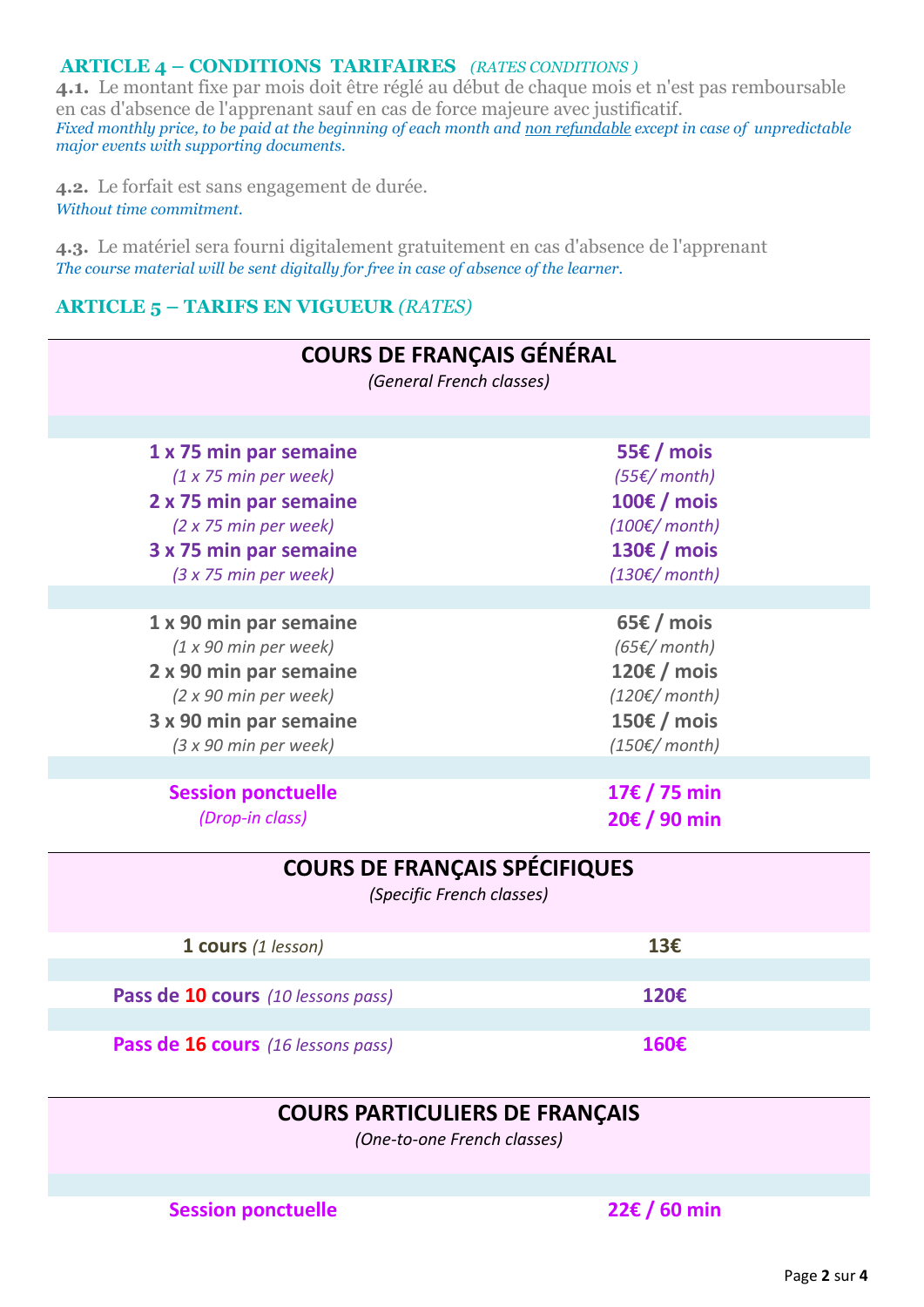# **ARTICLE 6 – ANNULATION ET REPORT DES PRESTATIONS À L'INITIATIVE DE MOUSSE CASSIS FRENCH COURSES**

*(Cancellation and postponement at the initiative of MOUSSE CASSIS FRENCH COURSES)*

Si une prestation est reportée ou annulée, MOUSSE CASSIS FRENCH COURSES proposera une date de report. Si l'apprenant accepte les nouvelles dates, le montant initialement versé à MOUSSE CASSIS FRENCH sera imputé à la nouvelle prestation équivalente sans frais supplémentaires.

Si l'apprenant refuse les dates proposées, le prix initialement versé à MOUSSE CASSIS FRENCH COURSES lui sera remboursé intégralement. Si l'annulation / le report est partiel, le remboursement se fera sur la base de 11€ / 60 min crédité sur la facture du prochain mois*.*

*If the class is cancelled or postponed at the teacher's initiative, MOUSSE CASSIS FRENCH COURSES will offer another date. If the learner accepts the proposed dates, the amount initially paid to MOUSSE CASSIS FRENCH COURSES will be credited to the new equivalent service with no further fees.* 

If the customer refuses the proposed dates, the price initially paid to MOUSSE CASSIS FRENCH COURSES will be fully refunded. If the cancellation / postponement is partial, the refund will be made on the basis of 11€ per 60 min *credited to the next month's invoice.*

L'apprenant est informé que MOUSSE CASSIS FRENCH COURSES ne sera pas nécessairement en mesure d'assurer certains cours collectifs en dessous d'un nombre minimum d'élèves - qui sera déterminé par MOUSSE CASSIS FRENCH COURSES- et déclare accepter cette possibilité.

*The student is informed that MOUSSE CASSIS FRENCH COURSES will not necessarily be able to guarantee some* group classes without a minimum number of students - to be determined by MOUSSE CASSIS FRENCH COURSES *and declares to accept that possibility.*

Dans tous les cas, l'annulation ou le report des prestations ne peuvent donner lieu au versement par MOUSSE CASSIS FRENCH COURSES de dommages et intérêts, à quelque titre que ce soit.

- In the case of course cancellation or deferral, refunds given by Mousse Cassis shall carry no further or additional *charges whatsoever, beyond tuition. MOUSSE CASSIS is exempt from any damages, incurred or implied costs.*

#### **ARTICLE 6 – ASSURANCES** *(INSURANCE)*

MOUSSE CASSIS FRENCH COURSES décline toute responsabilité en cas de perte, de vol ou d'endommagement des effets personnels du client survenu dans les locaux de MOUSSE CASSIS FRENCH COURSES.

Les assurances maladie, accident et responsabilité civile ainsi qu'une assurance annulation sont à souscrire par le client lui-même.

*MOUSSE CASSIS FRENCH COURSES accepts no liability for loss, theft or damage to the customer's belongings occurring on the premises of MOUSSE CASSIS FRENCH COURSES.* Permanent health insurance, accident and liability insurance as well as insurance are to be subscribed to by the *customer himself.*

#### **ARTICLE 7 – RÈGLEMENT DES LITIGES** *(SETTLEMENT OF DISPUTES)*

Les tribunaux français seront compétents pour connaître de tout litige relatif à l'interprétation ou l'exécution de l'une des dispositions du présent contrat. Seule la loi française est applicable.

The French courts hold jurisdiction over any dispute concerning the interpretation or application of any provision of *this contract. Only French law is applicable.*

Nice, le 1er février 2018.